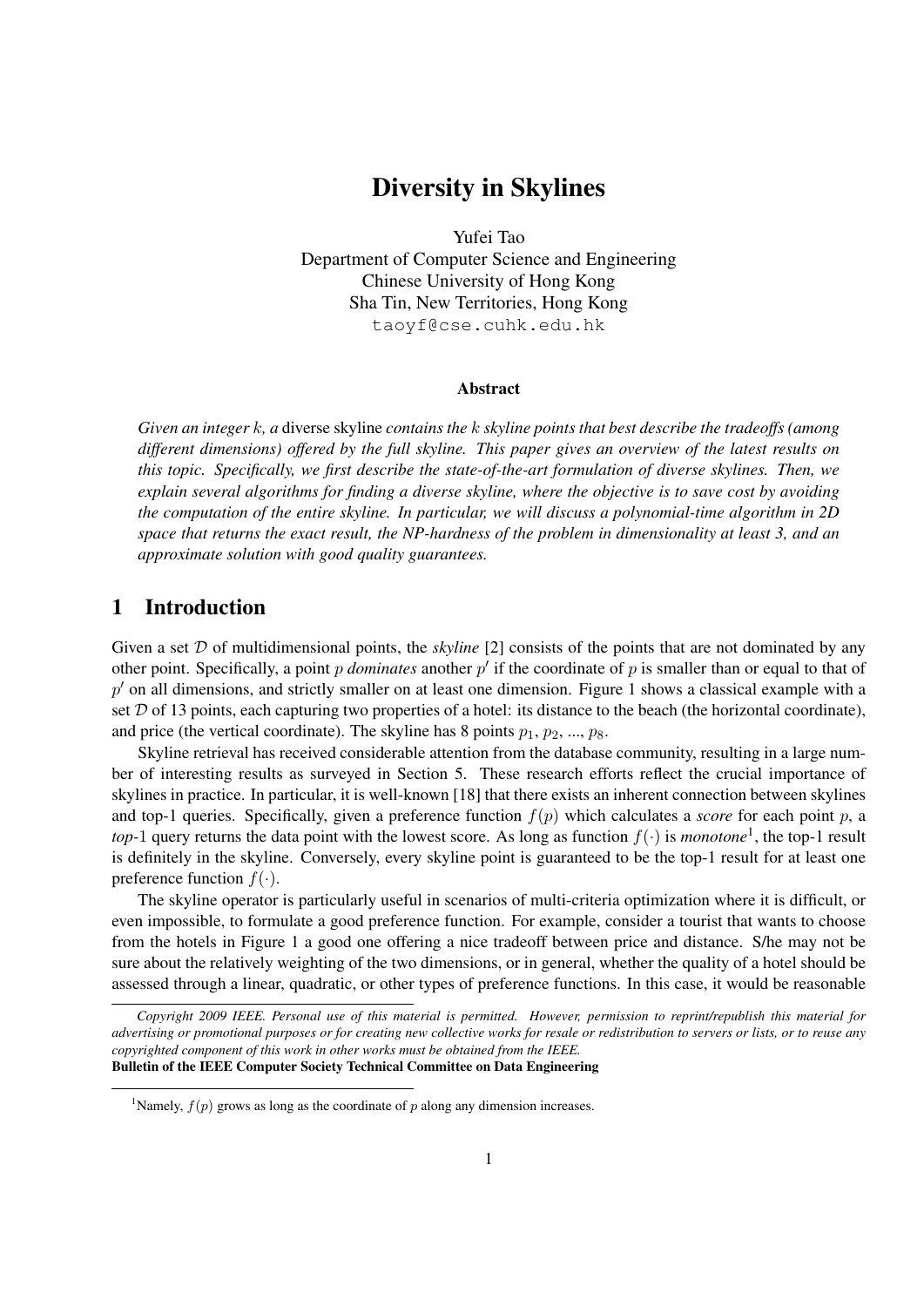

Figure 1: A skyline example

to return the skyline, so that the tourist can directly compare the tradeoffs offered by different skyline points. For example, as far as tradeoffs are concerned, the skyline points in Figure 1 can be divided into three subsets *S*1, *S*2, *S*3:

- $S_1 = \{p_1\}$ , which includes a hotel that is very close to the beach, but rather expensive;
- $S_2 = \{p_2, p_3, p_4, p_5\}$ , where the hotels are farther away from the beach, but cheaper;
- $S_3 = \{p_6, p_7, p_8\}$ , where the hotels are the cheapest, but far from the beach.

In this article, we discuss the problem of retrieving *diverse skylines*, which includes a small number *k* of skyline points that best describe the *representative* tradeoffs in the full skyline. For example, given  $k = 3$ , the representatives would be *p*1, *p*4, and *p*7, each of which comes from a distinct subset illustrated above, providing a unique tradeoff. Diverse skylines are especially helpful in web-based recommendation systems such as the one in our previous hotel example. Skyline computation can be rather costly, particularly in high dimensional spaces. This necessitates a long waiting period before the entire skyline is delivered to the user, which may potentially incur negative user experience. A better approach is to return a few early skyline points representing the *contour* of the final skyline, and then, progressively refine the contour by reporting more skyline points. In this way, a user can understand the possible tradeoffs s/he may eventually get, well before the query finishes. Moreover, given such valuable information, the user may also notify the web server to stop fetching more skyline points offering uninteresting tradeoffs, thus significantly reducing the processing time. The importance of diverse skylines is further discussed in [16, 24].

Skyline diversity can be formulated in several ways [16, 24]. The state-of-the-art definition [24] is designed based on the intuition that, for every non-representative skyline point, there should be a nearby representative. In this paper, we will focus on that definition, and the corresponding computation algorithms. In 2D space, the problem can be settled in polynomial time by a dynamic programming algorithm. For dimensionality at least 3, the problem is NP-hard, but fortunately we show that there is a 2-approximate polynomial algorithm. Utilizing a multidimensional access method, our algorithm can quickly identify the *k* representatives without extracting the entire skyline. Furthermore, the algorithm is progressive, and does not require the user to specify the value of *k*. Instead, it continuously returns representatives that are guaranteed to be a 2-approximate solution *at any moment*, until either manually terminated or eventually producing the full skyline.

The rest of the paper is organized as follows. Section 2 clarifies the formulation of diverse skylines. Section 3 presents an algorithm for finding the optimal diverse skyline in 2D space. Section 4 tackles the problem of retrieving diverse skylines in dimensionality at least 3. Section 5 surveys the previous literature on skyline. Finally, Section 6 concludes the paper with a summary.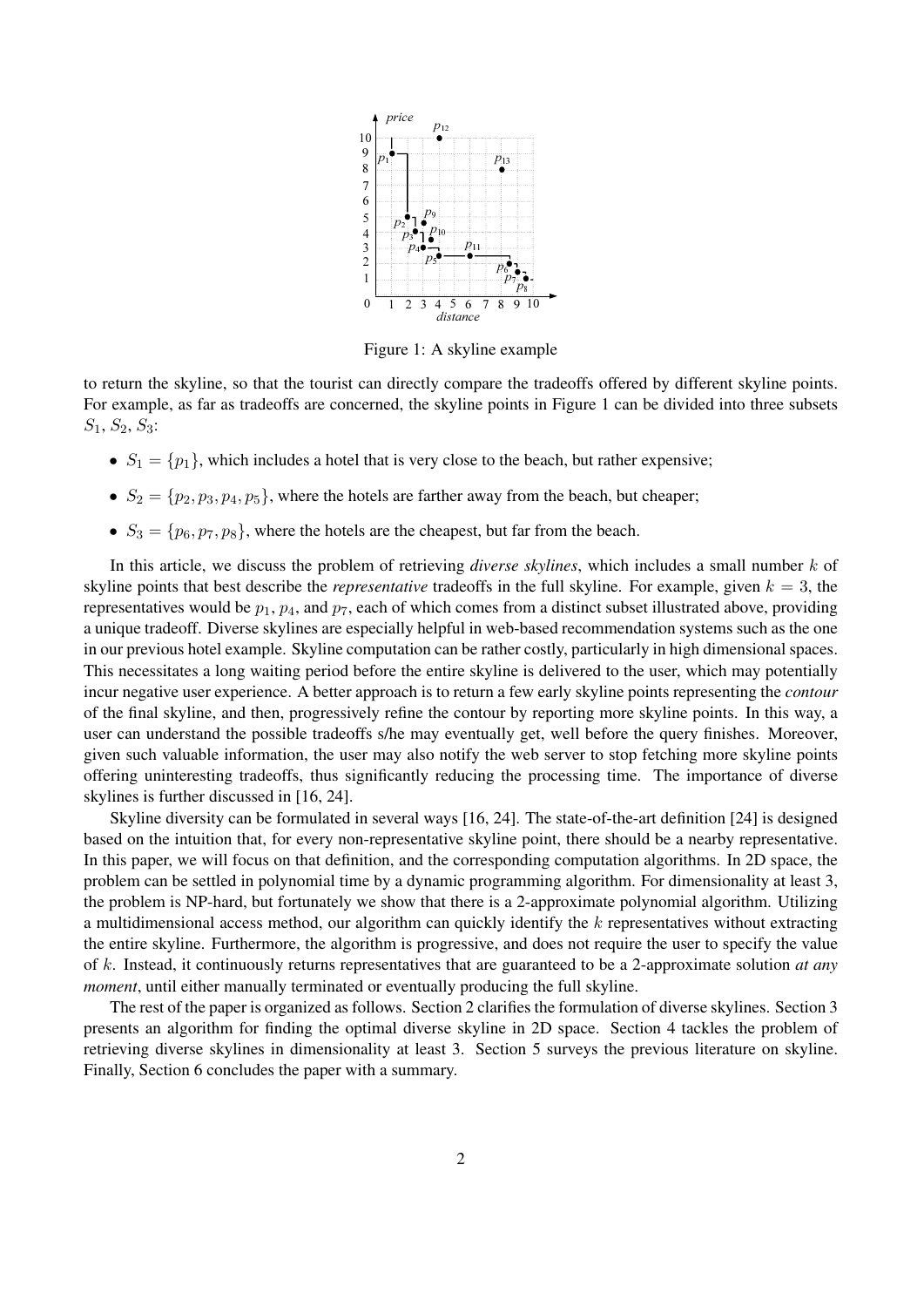### 2 Formulation of Diverse Skylines

Let *D* be a set of *d*-dimensional points. We use *S* to denote the full skyline of *D*. The quality of a diverse skyline can be evaluated with the concept of *representation error* of  $K$ , denoted as  $Er(K, S)$ . Intuitively, a Diverse skyline *K* is good if, for every non-representative skyline point  $p \in S - K$ , there is a representative in *K* close to *p*. Hence,  $Er(K, S)$  quantifies the representation quality as the maximum distance between a non-representative skyline point in *S − K* and its nearest representative in *K*, under Euclidean distance, or formally:

$$
Er(K, S) = \max_{p \in S - K} \{ \min_{p' \in K} ||p, p'|| \}.
$$
 (1)

In the sequel, when the second parameter of function  $Er(\cdot, \cdot)$  is the full skyline *S* of *D*, we often abbreviate  $Er(K, S)$  as  $Er(K)$ . For example, in Figure 1, when  $K = \{p_3, p_4, p_5\}$ ,  $Er(K) = ||p_5, p_8||$ , i.e.,  $p_8$  is the point that is worst represented by  $K$ . The following definition is the state-of-the-art formulation of diverse skylines [24]:

Definition 1: Let *D* be a multidimensional dataset and *S* its skyline. Given an integer *k*, the *diverse skyline* of *D* is a set *K* of *k* skyline points in *S* that minimizes  $Er(K, S)$  as calculated by Equation 1. Each point in *S* is a called a *representative*.  $\Box$ 

In other words, the diverse skyline consists of *k* skyline points that achieve the lowest representation error. For example, in Figure 1, with  $k = 3$  the diverse skyline is  $K = \{p_1, p_4, p_7\}$ , whose  $Er(K)$  equals  $||p_4, p_2||$ .

The diverse skyline is essentially the optimal solution of the *k-center problem* [10] on the full skyline *S*. As a result, the diverse skyline also shares the properties of *k*-center results. One, particularly, is that the result is not sensitive to the densities of clusters. This is very important for capturing the *contour* of the skyline. Specifically, we do not want to allocate many representatives to a cluster simply because it has a large density. Instead, we would like to distribute the representatives evenly along the skyline, regardless of the densities of the underlying clusters. This is why Equation 1 is better than its sum-counterpart  $\sum_{p \in S - K} \{\min_{p' \in K} ||p, p'||\}$ . The latter tends to give more representatives to a dense cluster, because doing so may reduce the distances of a huge number of points to their nearest representatives, which may outweight the benefit of trying to reduce such distances of points in a faraway sparse cluster.

From now on, we will use the term *sub-skyline* to refer to any subset  $K$  of the full skyline S. If  $K$  has  $k$ points, we say that it is *size-k*. The problem we study in this paper can be defined as:

**Problem 1:** Given an integer k, find an optimal size-k sub-skyline K that has the smallest representation error  $Er(K, S)$  given in Equation 1.  $\Box$ 

Note that the optimal sub-skyline is the diverse skyline in Definition 1. Sometimes it is computationally intractable to find the optimal solution. In this case, we instead aim at computing a sub-skyline whose representation error is as low as possible.

# 3 The Two-dimensional Case

In this section, we give an algorithm for solving Problem 1 optimally in 2D space. We consider that the skyline *S* of dataset *D* has already been computed using an existing algorithm. Let *m* be the size of *S*. Denote the skyline points in  $S$  as  $p_1, p_2, ..., p_m$ , sorted in ascending order of their x-coordinates.

We adopt the notation  $S_i$  to represent  $\{p_1, p_2, ..., p_i\}$  where  $i \leq m$ . Specially, define  $S_0 = \emptyset$ . Introduce a function  $opt(i, t)$  to be the optimal size-*t* diverse skyline of  $S_i$ , where  $t \leq i$ . Hence, the optimal size-*k* diverse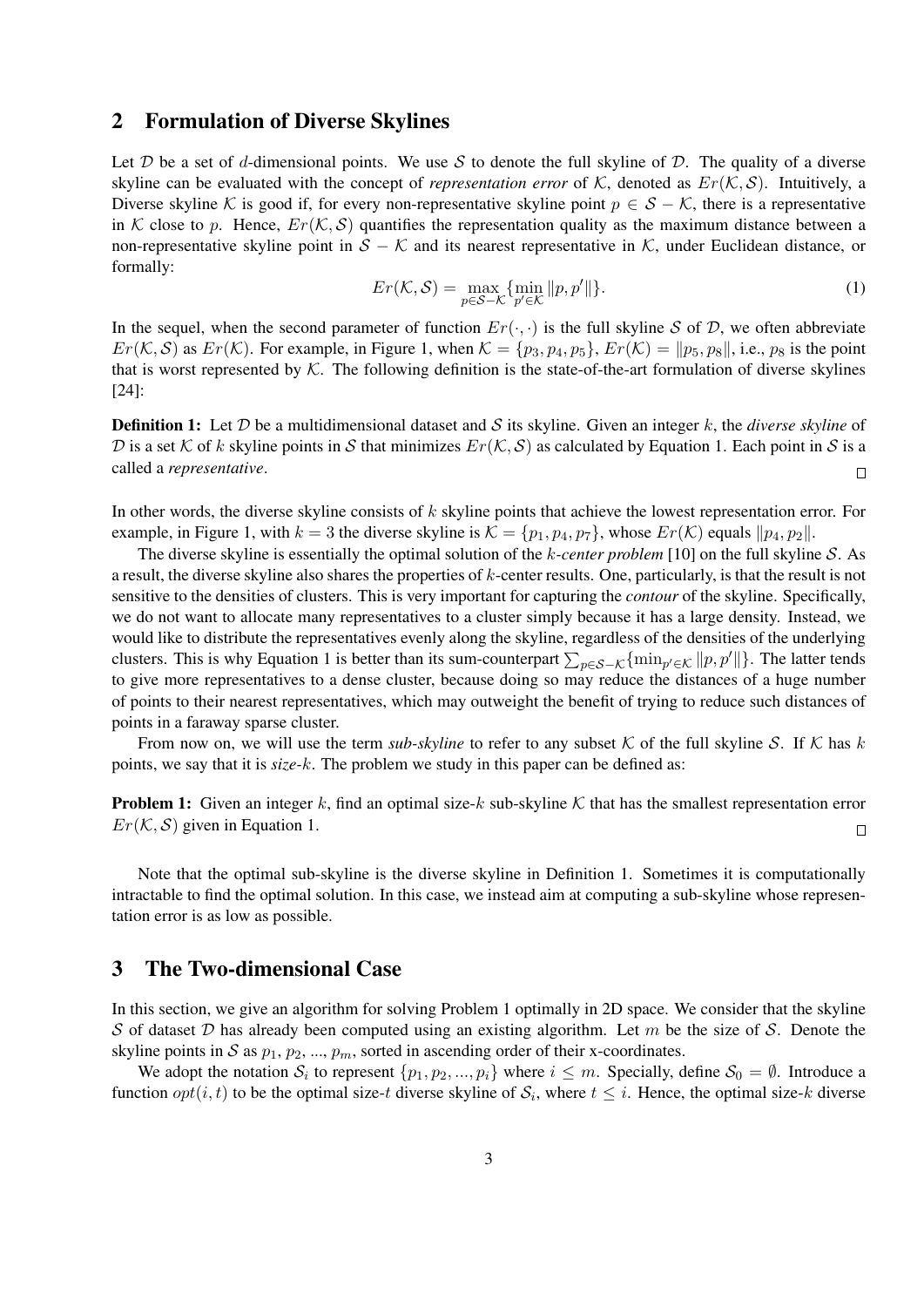

Figure 2: Covering circles

Algorithm  $2D\text{-}opt(S, k)$ Input: the skyline *S* of dataset *D* and an integer *k* Output: the diverse skyline of *D* 1. for each pair of  $(i, j)$  such that  $1 \leq i \leq j \leq m$ , derive  $radius(i, j)$  and  $center(i, j)$ . 2. set  $opt(i, 1) = \{center(1, i)\}$  and  $optEr(i, 1) = radius(1, i)$  for each  $1 \le i \le m$ 3. for  $t = 2$  to  $k - 1$ 4. for  $i = t$  to *m* 5. compute *optEr*(*i, t*) by Equation 2 6. compute  $opt(i, t)$  by Equation 3 7. compute  $optEr(k, m)$  and  $opt(k, m)$  by Equations 2 and 3 8. return *opt*( $k, m$ )

#### Figure 3: An optimal algorithm for computing 2D diverse skylines

skyline of *S* is essentially  $opt(m, k)$ . Let function  $optEr(i, t)$  be the representation error of  $opt(i, t)$  with respect to  $S_i$ , or formally,  $optEr(i, t) = Er(opt(i, t), S_i)$ , where  $Er(\cdot, \cdot)$  is given in Equation 1.

For any  $1 \le i \le j \le m$ , we use  $radius(i, j)$  to denote the radius of the smallest circle that (i) covers points  $p_i, p_{i+1}, ..., p_j$ , and (ii) centers at one of these  $j - i + 1$  points. Call the circle the  $(i, j)$ *-covering circle*, and denote its center as *center* $(i, j)$ . Figure 2 shows the (2,8)- and (6,8)-covering circles, whose centers are  $p_5$ and  $p_7$ , respectively. Hence,  $center(2, 8) = p_5$  and  $center(6, 8) = p_7$ . There exists a recursive equation about *optEr*(*i*, *t*) when  $t \geq 2$ :

$$
optEr(i, t) = \min_{j=t}^{\substack{i-1 \\ i \text{min}}} \{ \max\{ optEr(j-1, t-1), radius(j, i) \} \} \tag{2}
$$

The above equation is based on the following rationale. Assume, without loss of generality, that the optimal size-t diverse skyline of  $S_i$  is  $\{p_{j_1}, p_{j_2}, ..., p_{j_t}\}\$  with  $1 \le j_1 < j_2 < ... < j_t \le i$ , i.e.,  $p_{j_1}, ..., p_{j_t}$  are in ascending order of their x-coordinates. Let  $p_j$  be the first point (in ascending order of x-coordinates) in  $S_i$  that has  $p_{j_t}$  as its nearest representative. Then,  $\{p_{j_1},...,p_{j_{t-1}}\}$  must be the optimal size- $(t-1)$  diverse skyline of  $S_{j-1}$ , and  $p_{i_t}$  must be *center*( $j$ ,  $i$ ).

Let  $v$  be the value of  $j$  where Equation 2 reaches its minimum; we have:

$$
opt(i, t) = opt(v - 1, t - 1) \cup \{center(v, i)\}\tag{3}
$$

Equations 2 and 3 point to a dynamic programming algorithm *2D-opt* in Figure 3 for computing *opt*(*k, m*), i.e., the size-*k* diverse skyline of *D*.

**Time complexity.** As explained shortly, Line 1 of 2D-opt can be implemented in  $O(m^2)$  time, where m is the size of the full skyline *S* of *D*. Line 2 obviously requires  $O(m)$  time. Lines 3-6 perform  $k - 2$  iterations.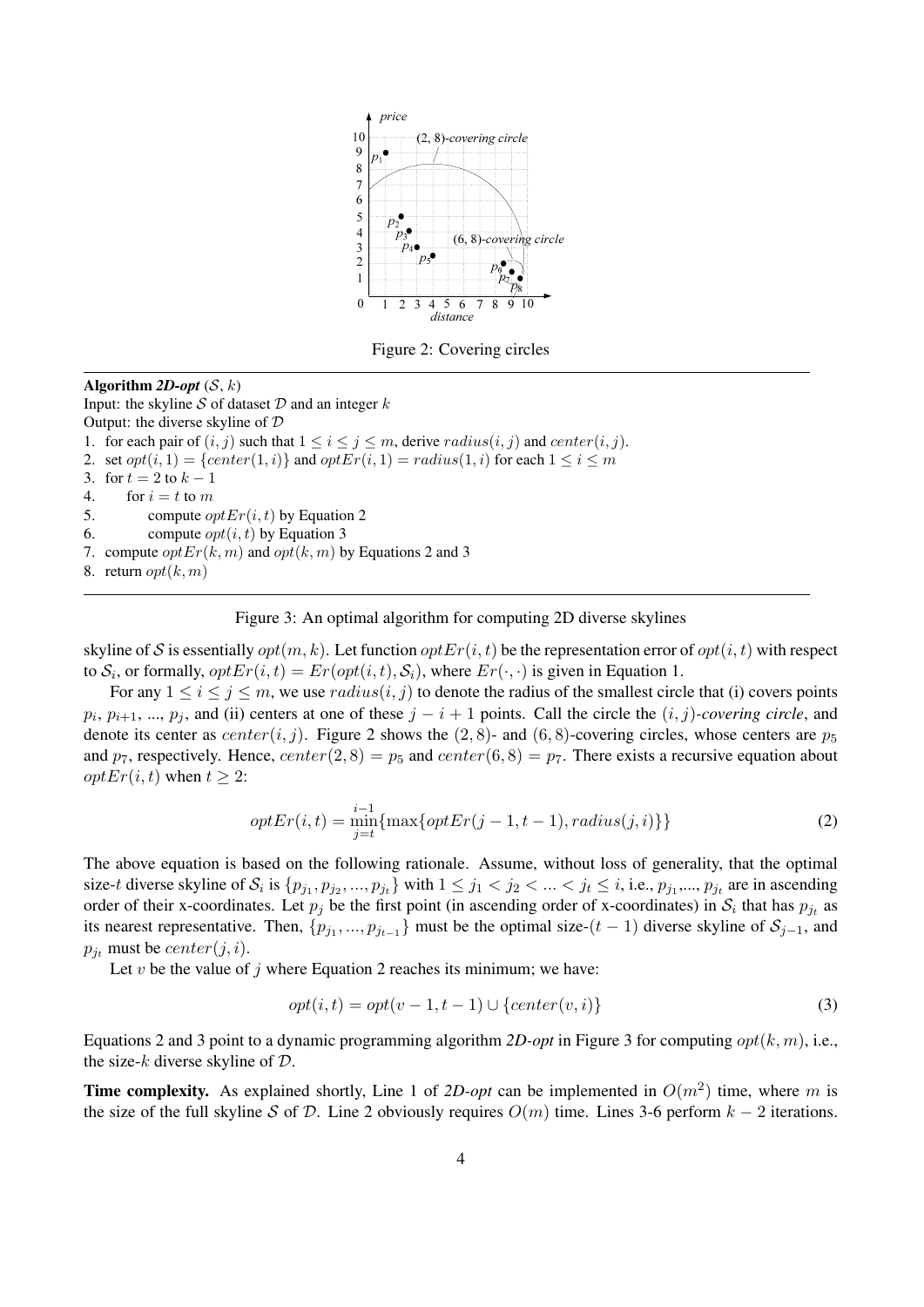Each iteration evaluates Equations 2 and 3 *m* times respectively. Regardless of *i* and *t*, every evaluation of Equation 2 can be completed in  $O(m)$  time, and that of Equation 3 in  $O(k)$  time. Hence, Lines 3-6 altogether incur  $O(m^2(k-2))$  cost. Finally, Line 7 requires  $O(m)$  time. Therefore, the overall complexity of 2D-opt is  $O(m^2(k-2) + m)$ . Note that this is much lower than the complexity of  $O(|\mathcal{D}| \cdot \log m + m^2 \cdot k)$  (mentioned in Section 3) of computing the optimal 2D max-dominance skyline.

**Computing covering circles.** Next, we give an  $O(m^2)$ -time algorithm to find all the covering circles, i.e., *radius*(*i, j*) and *center*(*i, j*) for all  $1 \le i \le j \le m$ . Note that one cannot hope to do any better because there are  $\Omega(m^2)$  circles to decide. First, it is easy to see that

$$
radius(i, j) = \min_{u=i}^j \{ \max\{ ||p_i, p_u||, ||p_u, p_j|| \} \}.
$$
\n(4)

Let  $p_u$ *radius* $(i, j) = \max\{\|p_i, p_u\|, \|p_u, p_j\|\}$ . Equation 4 can be re-written as:

$$
radius(i, j) = \min_{u=i}^{j} p_u. radius(i, j),
$$
\n(5)

Thus,  $center(i, j)$  equals the  $p<sub>u</sub>$  where the above equation reaches its minimum.

As *u* moves from *i* to *j*, the value of  $p_u$ *.radius* $(i, j)$  initially decreases and then increases, exhibiting a V-shape. The V-shape property offers an easy way, called *simple scan*, of finding *radius*(*i, j*) and *center*(*i, j*) as follows. We only need to inspect  $p_i$ ,  $p_{i+1}$ , ...,  $p_j$  in this order, and stop once  $p_u$ *radius* $(i, j)$  starts to increase, where  $u$  is the point being inspected. At this moment, we have just passed the minimum of Equation 5. Hence, we know  $center(i, j) = p_{u-1}$  and  $radius(i, j) = p_{u-1}$ . $radius(i, j)$ . A simple scan needs  $O(j - i)$  time to decide a  $radius(i, j)$ . This, however, results in totally  $O(m^3)$  time in determining all the covering circles, which makes the time complexity of our algorithm  $2D\text{-}opt\ O(m^3)$  as well.

The time can be brought down to  $O(m^2)$  with a method called *collective pass*. The main idea which obtains the  $(i, i)$ -,  $(i, i+1)$ -, ...,  $(i, m)$ -covering circles collectively in *one* scan from  $p_i$  to  $p_m$  in  $O(m-i)$  time. Since a collective pass is needed for every  $1 \le i \le m$ , overall we spend  $O(m^2)$  time. The details can be found in [24].

### 4 The Higher-dimensional Case

We proceed to study Problem 1 in dimensionality  $d > 3$ . As proved in [24], the problem is NP-hard for  $d > 3$ . Section 4.1 describes an algorithm for finding 2-approximate solution. Then, Section 4.2 discusses how to improve the efficiency of the approximate algorithm.

#### 4.1 2-approximation

A 2-approximate solution  $K$  is a sub-skyline with  $k$  points whose representation error is at most twice that of  $K^*$ . Namely, if the optimal diverse skyline is  $K^*$ , then  $Er(K, S) \leq 2 \cdot Er(K^*, S)$ , where  $Er(\cdot, \cdot)$  is given in Equation 1.

Such a  $K$  can be found by a standard greedy algorithm [9] for the  $k$ -center problem. Specifically, first we retrieve the skyline *S* of *D* using any existing skyline algorithm, and initiate a  $K$  containing an arbitrary point in *S*. Given a point *p*, define its *representative distance rep-dist* $(p, K)$  as the distance between *p* and its closest representative, or formally:

$$
rep\text{-}dist(p,\mathcal{K}) = \min_{p' \in \mathcal{K}} ||p,p'||. \tag{6}
$$

Then, we repeat the following  $k - 1$  times to create the final  $K$ : add to  $K$  the point in  $S - K$  with the largest representative distance. Note that as the content of  $K$  expands, the representative distance of a point may vary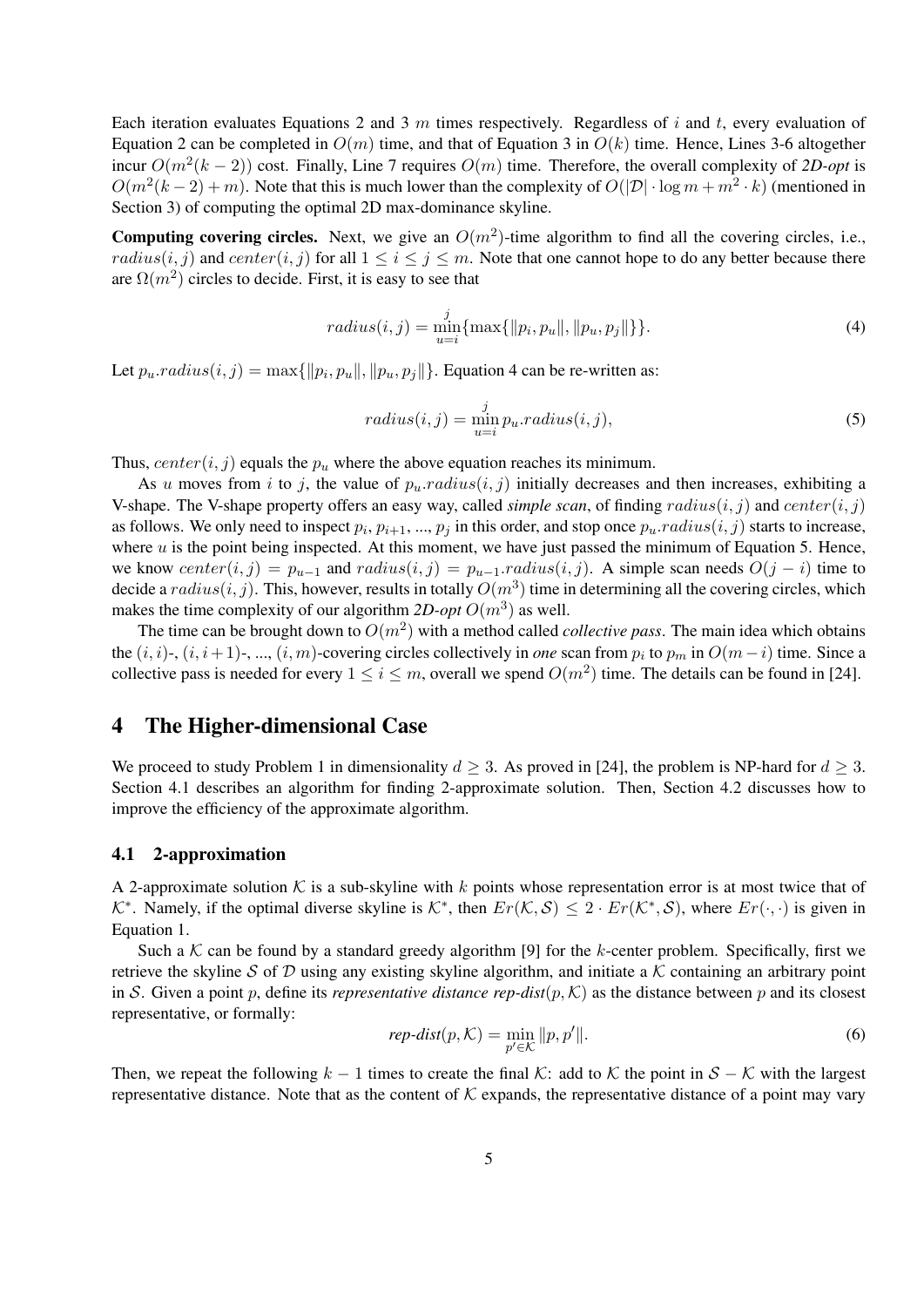as well, because its nearest representative may change to the one most recently added. We refer to this solution as *naive-greedy*. It guarantees a 2-approximate solution, as is established directly by the analysis of [9].

As an example, consider the dataset in Figure 1, where  $S = \{p_1, p_2, ..., p_8\}$ . Assume  $k = 3$  and that  $p_4$  is the first point inserted to  $K$ . Among the other skyline points,  $p_8$  is farthest from  $p_4$ , and thus, is the second point added to *K*. Now, *p*<sup>1</sup> has the greatest representative distance in *S −K*, and hence, enters *K*. Thus, the final result is  $K = \{p_4, p_8, p_1\}.$ 

*Naive-greedy* has several drawbacks. First, it incurs large I/O overhead because it requires retrieving the entire skyline *S*. Since we aim at returning only *k ≪ |S|* points, ideally we should be able to do so by accessing only a fraction of *S*, thus saving considerable cost. Second, it lacks progressiveness, because no result can be output until the full skyline has been computed. In the next section, we outline an alternative algorithm called *I-greedy* which overcomes both drawbacks of *naive-greedy*.

#### 4.2 I-greedy

*I-greedy* assumes a multidimensional index (such as an R-tree [1]) on the dataset *D*. It can be regarded as an efficient implementation of the *naive-greedy* algorithm explained in the previous subsection. Specifically, it returns the same set *K* of representatives as *naive-greedy*. Therefore, *I-greedy* also has the same approximation ratio as *naive-greedy*.

Recall that, after the first representative, *naive-greedy* repetitively adds to  $K$  the point in  $S - K$  with the maximum representative distance given by Equation 6. Finding this point is analogous to *farthest neighbor search*, using Equation 6 as the distance function. However, remember that not every point in dataset *D* can be considered as a candidate result. Instead, we consider only *S − K*, i.e., the set of skyline points still outside *K*.

The *best-first* algorithm [11] is a well-known efficient algorithm for farthest neighbor search<sup>2</sup>. To apply *bestfirst*, we must define the notion of *max-rep-dist*. Specifically, given an MBR *R* in the R-tree, its max-rep-dist, *max-rep-dist*( $R$ ,  $K$ ), is a value which upper bounds the representative distance *rep-dist*( $p$ ,  $K$ ) of any potential skyline point p in the subtree of R. max-rep-dist $(R, K)$  can be easily computed, as shown in [24]. Let us refer to both  $max$ -rep-dist $(R, K)$  and  $rep$ -dist $(p, K)$  as the *key* of *R* and *p*, respectively. Best-first visits the intermediate and leaf entries of the whole R-tree in descending order of their keys. Hence, the first leaf entry visited is guaranteed to be the point in  $D$  with the largest representative distance.

Let *p* be the first data point returned by *best-first*. We cannot report *p* as a representative, unless we are sure that it is a skyline point. Whether *p* is a skyline point can be resolved using an *empty test*. Such a test checks if there is any data point inside the *anti-dominant region* of *p*, which is the rectangle having *p* and the origin of the data space as two opposite corners. If the test returns "empty", *p* is a skyline point; otherwise, it is not. In any case, we continue the execution of *best-first* to retrieve the point with the next largest max-rep-dist, and repeat the above process, until enough representatives have been reported.

*Best-first* may still entail expensive I/O cost, as it performs numerous empty tests, each of which may need to visit many nodes whose MBRs intersect the anti-dominant region of a point. A better algorithm should therefore avoid empty tests as much as possible. *I-greedy* achieves this goal with two main ideas. First, it maintains a *conservative skyline* based on the intermediate and leaf entries already encountered. Second, it adopts an access order different from *best-first*, which *totally* eliminates empty tests. The details can be found in [24].

### 5 Related Work

The first work on skylines in the database area is due to Borzsonyi et al. [2]. Since then, many algorithms have been developed for computing skylines efficiently, for example, *Bitmap* [23], *NN* [14], *BBS* [18], *Lattice* [17],

<sup>2</sup> Precisely speaking, *best-first* is originally designed for nearest neighbor search [11]. However, its adaptation to farthest neighbor search is trivial.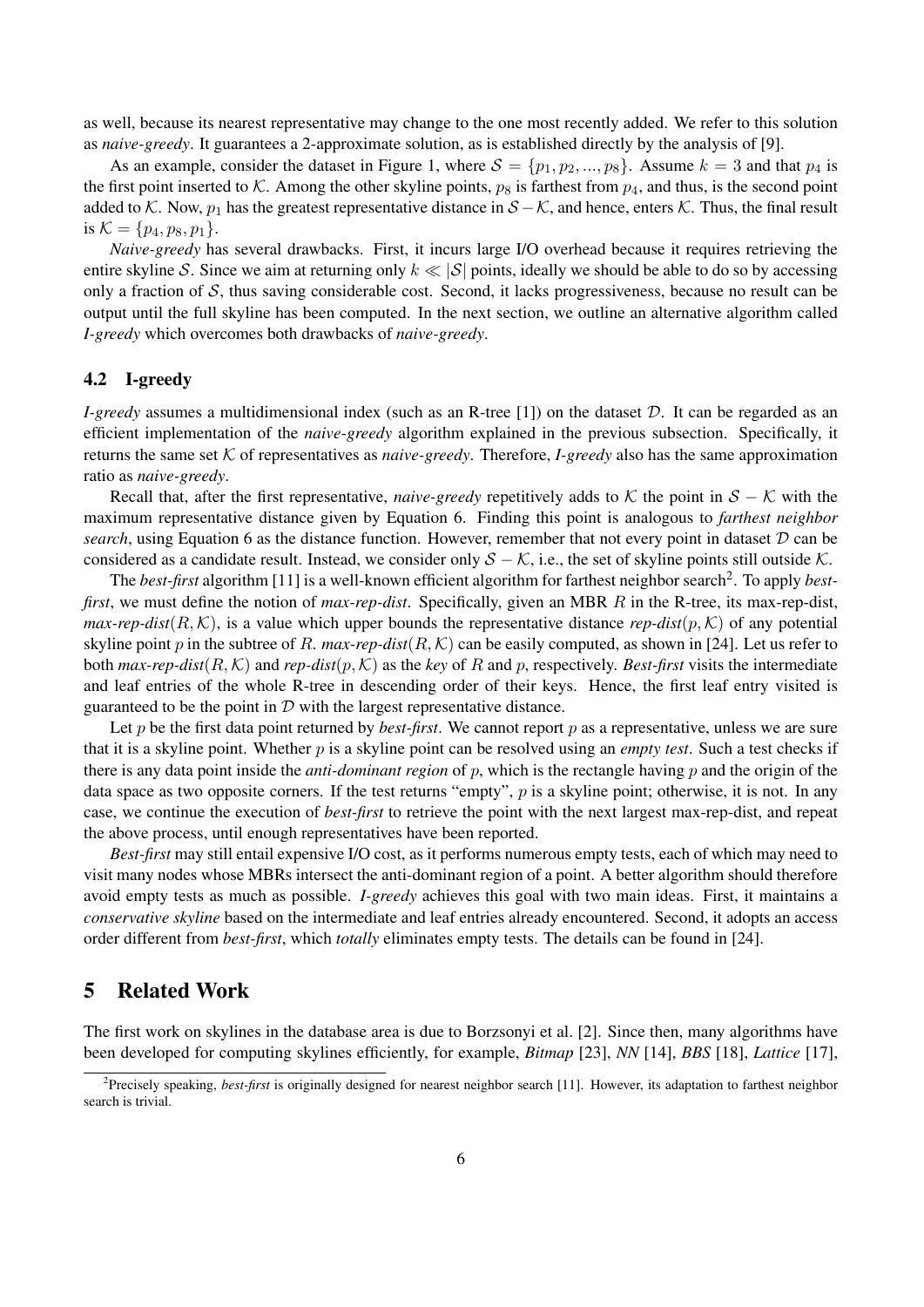to name just a few. These algorithms focus on the original data space, while considerable efforts have also been made to retrieve skylines in subspaces, such as *subsky* [25], *skycube* [20], and so on. Besides traditional centralized DBMS, skyline search has also been studied in distributed systems [7, 26], streams [21], p2p networks [27], partially-ordered domains [3], etc. The concept of skyline has numerous useful variations. One example is the *diverse skyline* studied in this paper, and this notion is originally introduced in [16]. Other examples include *k-dominant skyline* [4], *spatial skyline* [22], *probabilistic skyline* [19], *reverse skyline* [8, 15], *privacy skyline* [6], *approximately dominating representatives* [13], retrieving the points with the highest *subspace skyline frequencies* [5], and so on.

The *best-first* algorithm mentioned in Section 4.2 is proposed by Hjaltason and Samet [11] for solving nearest/farthest neighbor search. It is I/O optimal in the sense that, given the same R-tree, no other algorithm is able to answer the same query by accessing fewer nodes. The *k-center* problem, which underlines diverse skylines, is a classical problem that can be defined on any distance metric. Without knowing the metric, it is NP-hard to find a solution with approximation ratio 2*−ε* for any positive *ε* [12]. The greedy algorithm described in Section 4.1 provides a 2-approximate solution for any distance metric satisfying the triangle inequality [9].

# 6 Conclusions

The skyline of a dataset may have a large number of points. Returning all of them may make it difficult for a user to understand the possible tradeoffs offered by the skyline. A better approach is to present only a few representative points that reflect the contour of the entire skyline, so that the user may request only the skyline points in a specific part of the contour that looks interesting. In this article, we described the formulation of such a diverse skyline, and discussed its computation algorithms. In 2D space, the problem can be solved optimally in low-degree polynomial time. In higher dimensional spaces where computing the optimal solution is NP-hard, it is possible to return a 2-approximate solution efficiently.

### References

- [1] N. Beckmann, H. Kriegel, R. Schneider, B. Seeger, *The R<sup>∗</sup> -Tree: An Efficient and Robust Access Method for Points and Rectangles*, in Proc. of ACM Management of Data (SIGMOD), 322–331, 1990.
- [2] S. Borzsonyi, D. Kossmann, K. Stocker, *The Skyline Operator*, in Proc. of Int'l Conference on Data Engineering (ICDE), 421–430, 2001.
- [3] C. Y. Chan, P.-K. Eng, K.-L. Tan, *Stratified Computation of Skylines with Partially-Ordered Domains*, in Proc. of ACM Management of Data (SIGMOD), 203–214, 2005.
- [4] C. Y. Chan, H. V. Jagadish, K.-L. Tan, A. K. H. Tung, Z. Zhang, *Finding k-dominant skylines in high dimensional space*, in Proc. of ACM Management of Data (SIGMOD), 503–514, 2006.
- [5] C. Y. Chan, H. V. Jagadish, K.-L. Tan, A. K. H. Tung, Z. Zhang, *On High Dimensional Skylines*, in Proc. of Extending Database Technology (EDBT), 478–495, 2006.
- [6] B.-C. Chen, R. Ramakrishnan, K. LeFevre, *Privacy Skyline: Privacy with Multidimensional Adversarial Knowledge*, in Proc. of Very Large Data Bases (VLDB), 770–781, 2007.
- [7] B. Cui, H. Lu, Q. Xu, L. Chen, Y. Dai, Y. Zhou, *Parallel Distributed Processing of Constrained Skyline Queries by Filtering*, in Proc. of Int'l Conference on Data Engineering (ICDE), 546–555, 2008.
- [8] E. Dellis, B. Seeger, *Efficient Computation of Reverse Skyline Queries*, in Proc. of Very Large Data Bases (VLDB), 291–302, 2007.
- [9] T. Feder, D. Greene, *Optimal algorithms for approximate clustering*, in Proc. of ACM Symposium on Theory of Computing (STOC), 434–444, 1988.